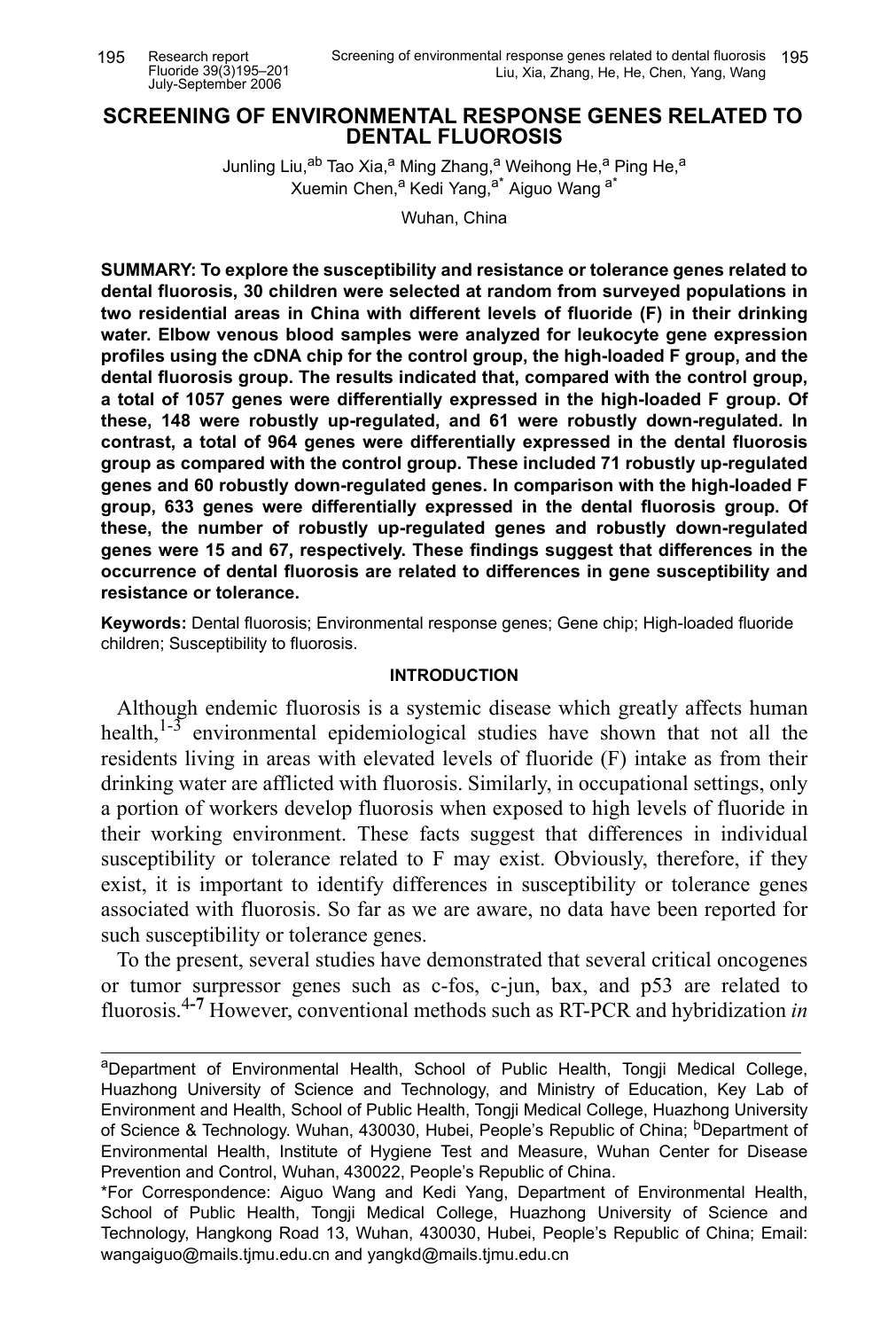*situ* to search for those genes are not only time-consuming and labor-intensive, but also limited for obtaining a significant amount of information on gene expression profiles. Microarray technologies facilitate rapid measurement of the expression levels of thousands of transcripts in a single experiment and thus allow comparison of expression patterns across many samples.

In this study, in order to perform a rapid systemic screening of environmental response genes related to dental fluorosis, we used the gene chip HG-U133A available from the Affymetrix Company which contains 18,000 human genes. In this manner, we determined the gene expression profiles of leukocytes from representative control children, high-loaded F children, and dental fluorosis children.

#### **MATERIALS AND METHODS**

*Study population*: Over two hundred children from two villages in Anyang County (Henan Province, China) underwent initial dental examination. The first village was Renhegan, where F concentrations in the drinking water range from 1.1 to 2.0 mg/L. The second village was Xichangshan, where the drinking water contains 0.76 mg F/L. A questionnaire was used to collect information on the name, address, age, sex, school grade, drinking water source, duration of stay in the village, nutritional status, and dental fluorosis status of each child. According to dental examination results, the following three groups of children were chosen: First, 10 children in the 10-12 year age group with dental fluorosis, residing in Renhegan were chosen randomly as the dental fluorosis group. Then, in the same village, 10 healthy children without dental fluorosis, matched for age, sex, and nutritional status, were selected as the high-loaded F group. Finally, 10 healthy children without fluorosis, also matched for age, sex, and nutritional status were selected from Xichangshan as the control group.

*Isolation of leucocytes*: A 3-mL sample of blood were collected from each child via the elbow vein into a sterile centrifugal tube containing sodium heparin. Then, 3 mL of ice-cold sterile phosphate-buffered saline (PBS) was added to the sample and mixed completely. The mixed liquids were gently transferred to a new sterile centrifugal tube containing 6 mL of lymphocyte separation medium, centrifuged at 4°C for 30 min at 3,000 *g*, and the resulting super white cell coats were transferred to a new RNase-free centrifugal tube, rinsed once with sterile PBS (centrifuging at 4°C for 5 min at 8,000 *g*) and the effluent discarded. Finally, the isolated leucocytes were suspended in Trizol (Invitrogen Life Technologies, Paisley, UK), diverted into a RNase-free tube in a refrigerator and preserved under liquid nitrogen.

*RNA sample preparation and microarray processing*: The sample preparation is described here in brief. Total RNA was extracted from the leucocyte samples by Trizol. RNA yields were measured by ultraviolet spectrophotometer UV-2401PC (Shimadzu Corporation, Japan), and RNA quality was assessed by agarose gel electrophoresis for visualization of ribosomal RNA band integrity. RNA from ten children of the same group was pooled for each microarray sample in order to acquire a sufficient quantity of RNA for the gene chip examination, eliminating individual variation, and reducing the cost for the gene chips.  $8$  Samples with 15 µg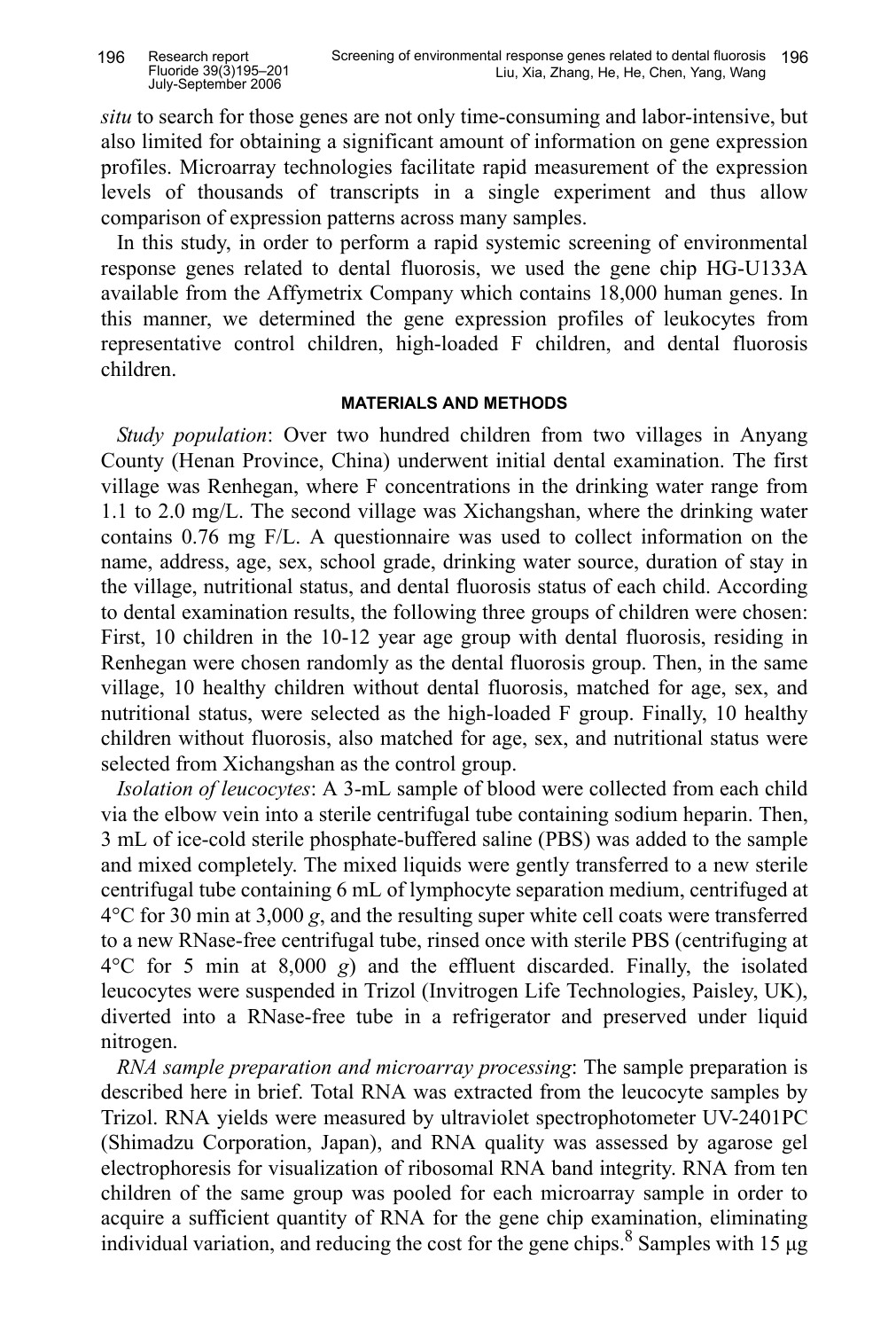of RNA were purified on RNeasy columns by Qiagen (Valencia) and then converted into double-stranded cDNA with a Superscript Double Stranded cDNA Synthesis Kit (Invitrogen Life Technologies, Paisley, UK). The cDNA was then expressed as biotin-labeled cRNA by *in vitro* transcription (IVT) with the Enzo RNA Transcript Labeling Kit (Affymetrix, Santa Clara, California, USA). Each sample was spiked with bioB, bioC, bioD, and cre (Affymetrix, Santa Clara, California). The biotin-labeled cRNA was fragmented non-enzymatically, and the fragmented cRNA was hybridized to the HG-133A GeneChip (Affymetrix, Santa Clara, California) in the Affymetrix hybridization buffer for 16 hr at 45°C. The hybridized arrays were washed and stained in the Affymetrix Fluidics Station 400 to attach fluorescent labels to the biotin, followed by biotin-labeled antibody, and then a second staining with fluorescent labeling of the biotin. Each array was scanned twice by the GeneArray Scanner G2500A.

*Data analysis*: The data were analyzed with Affymetrix Microarray Suite 5.0. The change in p-value was calculated by the Wilcoxon's signed-rank test. The signal log ratio (SLR) algorithm was used to estimate the magnitude and direction of change in a transcript, when two arrays were compared (experiment versus baseline). The robustly up-regulated or down-regulated genes were selected that conformed to all of the following criteria: present in the experimental sample, increase or decrease in expression, and  $SLR \ge 1.0$  or  $SLR \le -1.0$ .

## **RESULTS**

*The purity and integrity of the isolated total RNA*: Table 1 shows that the RNA of the control, high-loaded F, and dental fluorosis group had an OD260/OD280 (optical density at 280 nm) ratio of 2.07, 2.05, and 2.07, respectively. Two clear bands at 18 s and 28 s were noted after electrophoresis on 1.2% agarose gel with a brightness ratio of 2 to 1 (shown in Figure 1). These results indicated that the purity and integrity of the isolated total RNA met the required standards.

|                        |                      | <b>TUDIO 1.</b> ONIGHUIGLADOOIDAHOG OF LOLAL I VIVIT |             |
|------------------------|----------------------|------------------------------------------------------|-------------|
| Group                  | OD <sub>260 nm</sub> | OD <sub>280 nm</sub>                                 | OD260/OD280 |
| Control group          | 0.0310               | 0.0150                                               | 2.07        |
| High-loaded F group    | 0.0273               | 0.0133                                               | 2.05        |
| Dental fluorosis group | 0.0309               | 0.0149                                               | 2.07        |

**Table 1.** Ultraviolet absorbance of total RNA

**Figure 1.** Agarose gel electrophoresis results of total RNA. From left to right are the total RNA band of the control, the highloaded F, and the dental fluorosis group, respectively.

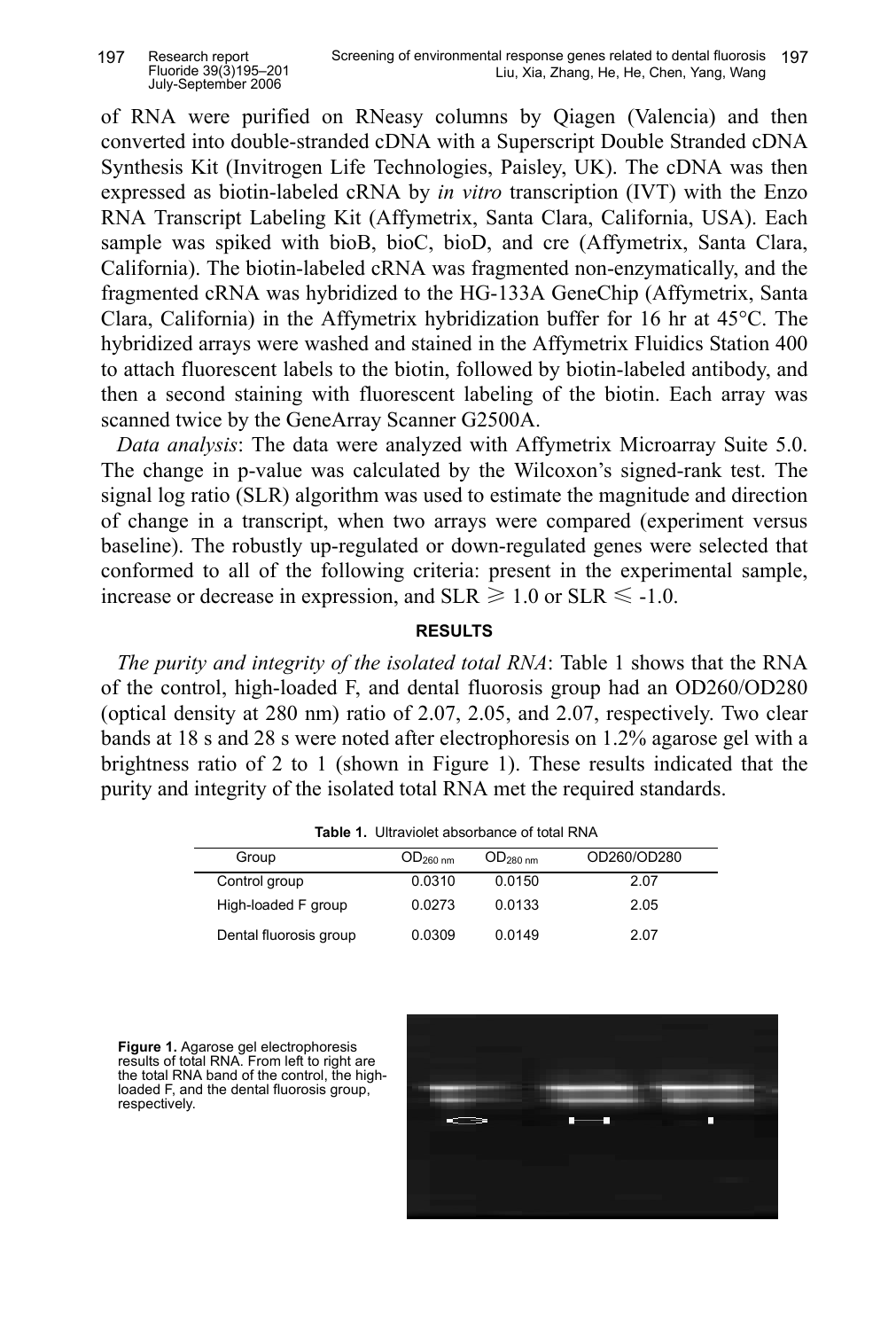*Gene expression analysis between two groups*: As shown in Table 2, compared with control group, a total of 1057 genes were differentially expressed in the highloaded F group. Of these, 148 were robustly up-regulated and 61 robustly downregulated. In contrast, a total of 964 genes were differentially expressed in the dental fluorosis group as compared with control group, including 71 robustly upregulated genes and 60 robustly down-regulated genes. Compared with the highloaded F group, 633 genes were differentially expressed in the dental fluorosis group. Of these, the number of robustly up-regulated genes and robustly downregulated genes were 15 and 67, respectively.

|                               | High-loaded<br>F/control | Dental<br>fluorosis/control | Dental fluorosis/<br>high-loaded F |
|-------------------------------|--------------------------|-----------------------------|------------------------------------|
| Up-regulated genes            | 570                      | 514                         | 268                                |
| Down-regulated genes          | 487                      | 450                         | 365                                |
| Robustly up-regulated genes   | 148                      | 71                          | 15                                 |
| Robustly down-regulated genes | 61                       | 60                          | 67                                 |

**Table 2.** Genes differentially expressed between two groups

*Functional taxonomy of robustly differentially-expressed genes*: According to their molecular function, the robustly differentially expressed genes were placed into different categories. The robustly differentially expressed genes included mainly transcription factors, genes related to signal transduction, structure proteins, transport proteins, cancer genes, genes related to immunity, and genes related to apoptosis in the high-loaded F group versus the control group. Some of these genes are listed in Table 3.

| Category                             | UniGene ID | Gene Name         | <b>SLR</b> |
|--------------------------------------|------------|-------------------|------------|
| <b>Transcription factors</b>         | Hs.23853   | FLJ35036          | 1.2        |
|                                      | Hs.435949  | ZNFN1A1           | 1.4        |
|                                      | Hs.460889  | <b>MAFF</b>       | 1.5        |
| Genes related to signal transduction | Hs.96      | PMAIP1            | 1.5        |
|                                      | Hs.91662   | <b>KIAA888</b>    | 1.4        |
|                                      | Hs.73793   | <b>VEGF</b>       | 1.3        |
| Structure proteins                   | Hs.434961  | SCA1              | 1.0        |
|                                      | Hs.413045  | CAP350            | 1.2        |
|                                      | Hs.412022  | ABHD <sub>2</sub> | 1.1        |
| <b>Transport proteins</b>            | Hs.434961  | SCA <sub>1</sub>  | 1.0        |
|                                      | Hs.296323  | <b>SGK</b>        | 1.4        |
|                                      | Hs.24485   | CSPG6             | 1.3        |
| Cancer genes                         | Hs.88297   | STK17B            | 1.1        |
|                                      | Hs.73793   | <b>VEGF</b>       | 1.3        |
|                                      | Hs.408528  | R <sub>B</sub> 1  | 1.7        |
| Genes related to immunity            | Hs.2050    | PTX3              | 2.9        |
|                                      | Hs.179657  | <b>PLAUR</b>      | 1.6        |
|                                      | Hs.89690   | CXCL3             | 1.1        |
| Genes related to apoptosis           | Hs.2050    | <b>PTX</b>        | 2.9        |
|                                      | Hs.242271  | <b>HHL</b>        | 1.2        |
|                                      | Hs.20315   | IFIT <sub>1</sub> | 1.1        |

**Table 3.** A portion of robustly differentially-expressed genes in high-loaded F group versus control group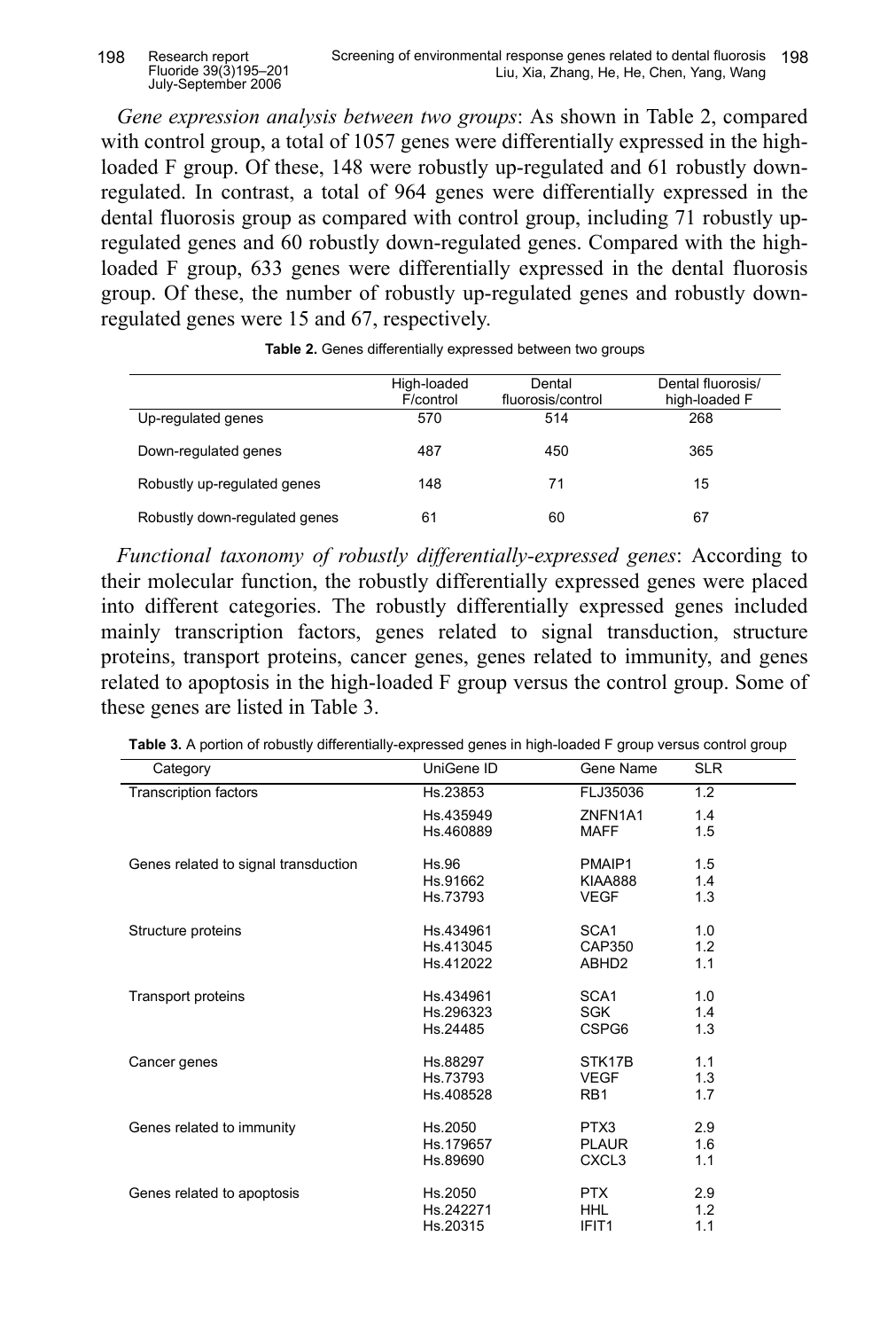Again, the genes robustly differentially expressed included mainly genes related to immunity, transcription factors, genes related to signal transduction, structure proteins, and transport proteins in the dental fluorosis group versus the control group. Some of these genes are listed in Table 4.

| <b>Table 4.</b> A portion of robustly differentially-expressed genes<br>in dental fluorosis group versus control group |            |                                 |            |  |
|------------------------------------------------------------------------------------------------------------------------|------------|---------------------------------|------------|--|
| Category                                                                                                               | UniGene ID | Gene Name                       | <b>SLR</b> |  |
| Genes related to immunity                                                                                              | Hs.449631  | HBG1                            | $-2.2$     |  |
|                                                                                                                        | Hs.198301  | TBX6                            | $-2.1$     |  |
|                                                                                                                        | Hs.87149   | ITGB3                           | $-3.3$     |  |
| <b>Transcription factors</b>                                                                                           | Hs.446532  | LDC150759                       | $-1.2$     |  |
|                                                                                                                        | Hs.449592  | IGLJ3                           | $-1.1$     |  |
|                                                                                                                        | Hs.500367  | SPAG9                           | 1.7        |  |
| Genes related to signal transduction                                                                                   | Hs.310194  | SNX <sub>16</sub>               | 4.6        |  |
|                                                                                                                        | Hs.109438  | KCTD <sub>12</sub>              | 1.3        |  |
|                                                                                                                        | Hs.239176  | IGF <sub>1R</sub>               | 1.1        |  |
| Structure proteins                                                                                                     | Hs.189829  | EIF <sub>2</sub> C <sub>3</sub> | 1.3        |  |
|                                                                                                                        | Hs.306831  | <b>PTGDR</b>                    | 1.1        |  |
|                                                                                                                        | Hs.436836  | MX1                             | 1.0        |  |
| Transport proteins                                                                                                     | Hs.276506  | FYB.                            | 1.9        |  |
|                                                                                                                        | Hs.73793   | <b>VEGF</b>                     | 1.4        |  |
|                                                                                                                        | Hs.189829  | EIF <sub>2</sub> C <sub>3</sub> | 1.3        |  |

Likewise, the genes robustly differentially expressed mainly included genes related to immunity, transcription factors, genes related to signal transduction and structure proteins in the dental fluorosis group versus the high-loaded F group. Some of these genes are listed in Table 5.

|                                      | in dental fluorosis group versus high-loaded F group |                  |            |
|--------------------------------------|------------------------------------------------------|------------------|------------|
| Category                             | UniGene ID                                           | Gene Name        | <b>SLR</b> |
| Genes related to immunity            | Hs.624                                               | IL8              | $-2.1$     |
|                                      | Hs.82120                                             | NR4A2            | $-2.1$     |
|                                      | Hs.79197                                             | CD <sub>83</sub> | $-1.4$     |
| <b>Transcription factors</b>         | Hs.282204                                            | NSBP1            | $-3.9$     |
|                                      | Hs.326035                                            | EGR <sub>1</sub> | $-1.5$     |
|                                      | Hs.306802                                            | HCRP1            | $-1.8$     |
| Genes related to signal transduction | Hs.368178                                            | RHAG             | $-3.9$     |
|                                      | Hs.126256                                            | IL1B             | $-3.1$     |
|                                      | Hs.82120                                             | NR4A2            | $-1.6$     |
| Structure proteins                   | Hs.460                                               | AIF <sub>3</sub> | $-1.5$     |
|                                      | Hs.153138                                            | ORC5L            | $-1.8$     |
|                                      | Hs.177486                                            | <b>APP</b>       | $-1.1$     |

| Table 5. A portion of robustly differentially-expressed genes |
|---------------------------------------------------------------|
| in dental fluorosis group versus high-loaded F group          |

# **DISCUSSION**

Gene microarray is a technology by which a large number of target genes are sequence arrayed in high density onto a vector made from glass or silicon slides. Compared to conventional technology of nucleic acid blot hybridization, it has many virtues such as high effectiveness, high comparability, and ease for automated operation. But in practice, technical requirements for gene microarray are very strict. To obtain reliable results, rigorous and uniform standard procedures must be carried out to decrease false positive and false negative rates. Therefore,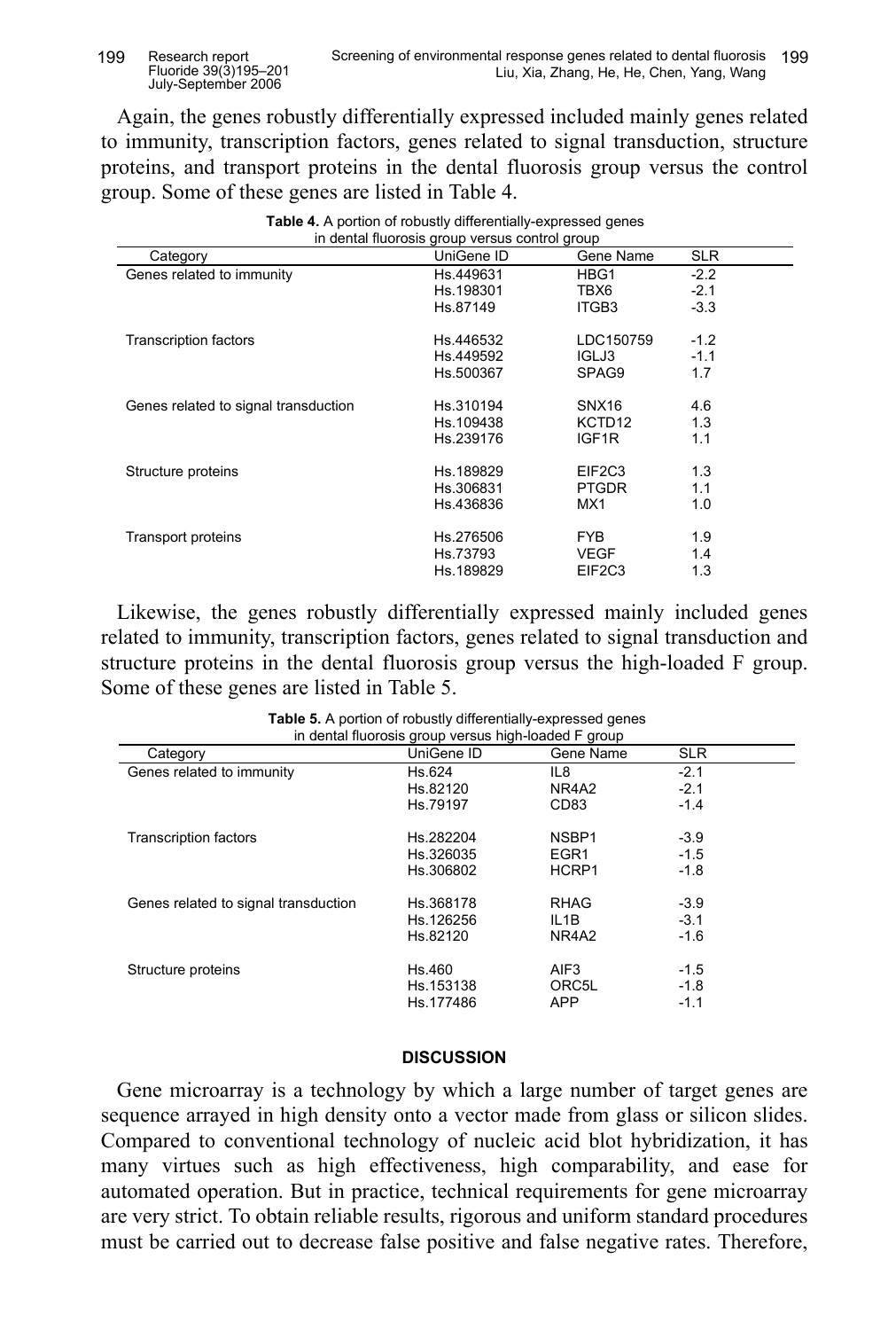to ensure reliability of the results, this study used the oligonucleotide gene chip manufactured by Affymetrix Company, which is considered internationally to be of excellent quality and uniformity of standardization. Directions for the standardized sample preparation, gene chip examination conditions, and data analysis systems were provided by Affymetrix Company to screen genes related to dental fluorosis.

Previous investigations of the molecular mechanisms involved in fluorosis showed that genes related to signal transduction (G protein, MEK1, MEK2, ERK1, p38, JNK), transcription factors (NF-kappaB, CREB), genes related to immunity (IL6, IL8), cancer genes, and genes related to apoptosis (c-fos, c-jun, bax, bcl-2, p53) may be associated with the occurrence and development of fluorosis.<sup>7,9-16</sup> The present study showed that differentially expressed genes also include structure and transport proteins in addition to those kinds of genes previously identified.

Lau et al.<sup>17</sup> reported that mitogenic concentrations (50–100 mmol/L) of  $AIF_4^$ could increase mRNA and protein levels of IGF-2 and stimulatory IGFBP-5 but either reduced slightly or had no effect on the mRNA and protein levels of the inhibitory IGFBP-4. Conversely, similar mitogenic concentrations of NaF had no significant effects on the protein or mRNA levels of IGF2, IGFBP-4, or IGFBP- $5^{17}$  However, the AlF<sub>4</sub><sup>-</sup> complex can form in food, drinking water, and in the organism after administration of NaF.18 Our gene chip examination revealed that the expression of IGF1R significantly increased in both the high-loaded F group and the dental fluorosis group compared with control group. Moreover, the IGFBP-7 expression was significantly up-regulated. These results further demonstrated that the insulin-like growth factor (IGF) regulatory system may play an important role in the process of fluorosis.

Many reports indicate that F can induce IL6 and IL8 expression.<sup>15-16,19-20</sup> In the present work, up-regulated expression was observed for IL6 and IL8 in the highloaded F group. However, this expression was not up-regulated in the dental fluorosis group when compared to the control group. In addition, significant upregulations were observed for cytokines such as IL1B, IL1RN, and TNF in the high-loaded F group compared with both the control and the dental fluorosis group. These results imply that these cytokines may be related to the observed tolerance or resistance to fluorosis.

The genes related to dental fluorosis as screened through gene chip technology only provide clues for further intensive investigation of the molecular mechanisms underlying fluorosis. The significance of differential expression of these genes also needs further investigation.

# **ACKNOWLEDGMENTS**

The authors would like to express their sincere thanks to Dr Qingyi Wei for his critical review of the manuscript. The work was supported by grants from the National Nature Science Foundation of China (No. 30271155, and 30371250), and the China National Key Basic Research and Development Program (No. 2002CB512908).